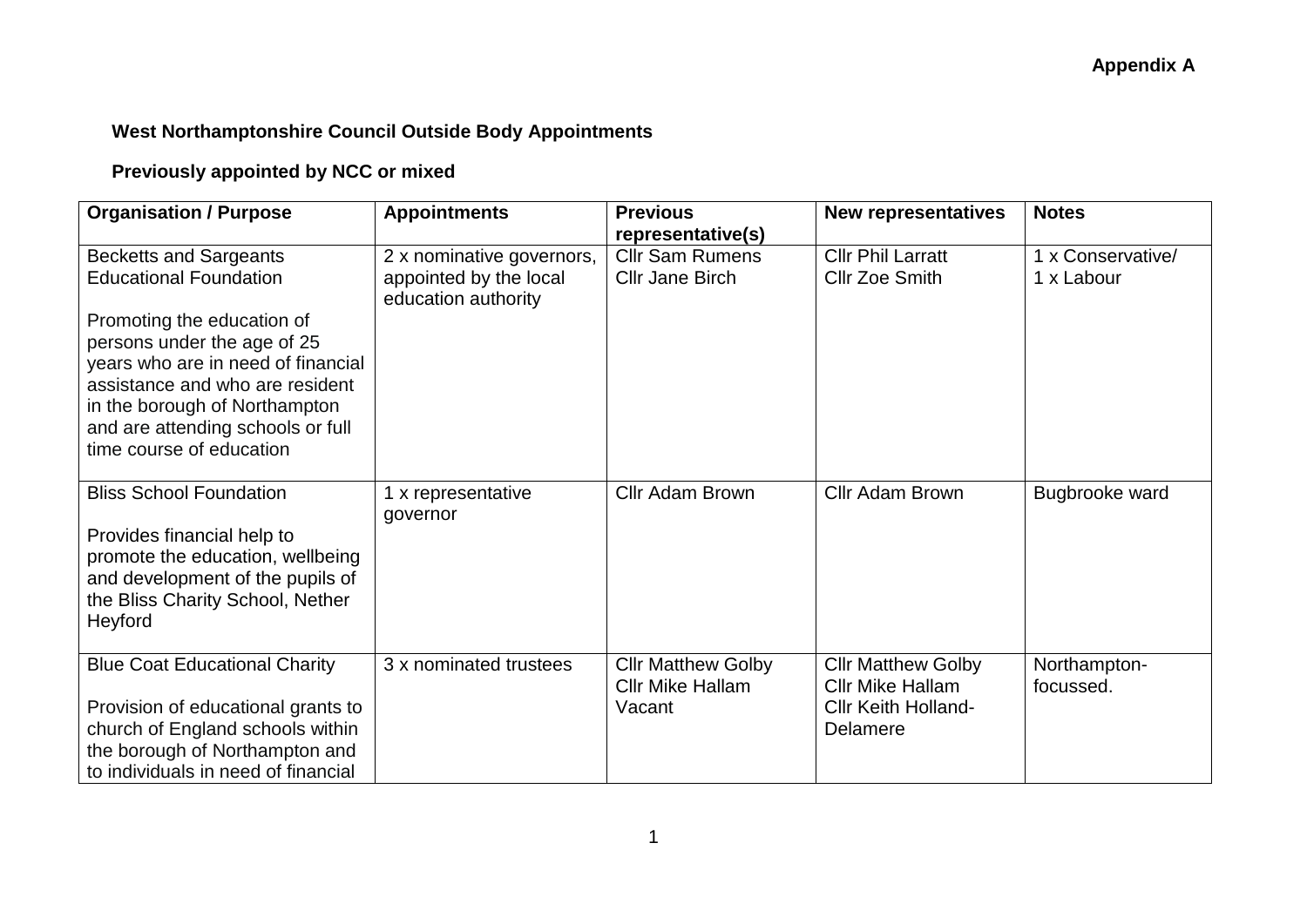| <b>Organisation / Purpose</b>                                                                                                                                                                                                                                                                                                                                                                                                                    | <b>Appointments</b>      | <b>Previous</b><br>representative(s)      | <b>New representatives</b>                                  | <b>Notes</b>          |
|--------------------------------------------------------------------------------------------------------------------------------------------------------------------------------------------------------------------------------------------------------------------------------------------------------------------------------------------------------------------------------------------------------------------------------------------------|--------------------------|-------------------------------------------|-------------------------------------------------------------|-----------------------|
| assistance who reside within the<br>borough of Northampton.                                                                                                                                                                                                                                                                                                                                                                                      |                          |                                           |                                                             |                       |
| <b>Clipston School Charity</b><br>The charity is the effective owner<br>of the grade 2 listed $17th$ century<br>school with the trustees active in<br>safeguarding it for the future of<br>the village by monitoring any<br>proposals for alterations to the<br>building, and by making<br>observations to the relevant<br>bodies. With only limited funds,<br>the charity makes occasional<br>donations to the school for<br>specific projects. | 2 x additional governors | <b>Cllr Cecile Irving-Swift</b><br>Vacant | <b>Cllr Cecile Irving-Swift</b><br><b>Cllr Kevin Parker</b> | <b>Brixworth ward</b> |
| <b>Clubs for Young People</b><br>Northamptonshire<br>A charity that works closely with<br>the community to ensure that<br>there are a variety of safe but<br>enjoyable activities for children<br>from the ages of 8 to 19, from<br>roller skating events to national<br>boxing competitions.                                                                                                                                                    | 1 x representative       | <b>Cllr Cecile Irving-Swift</b>           | <b>Cllr Cecile Irving-Swift</b>                             |                       |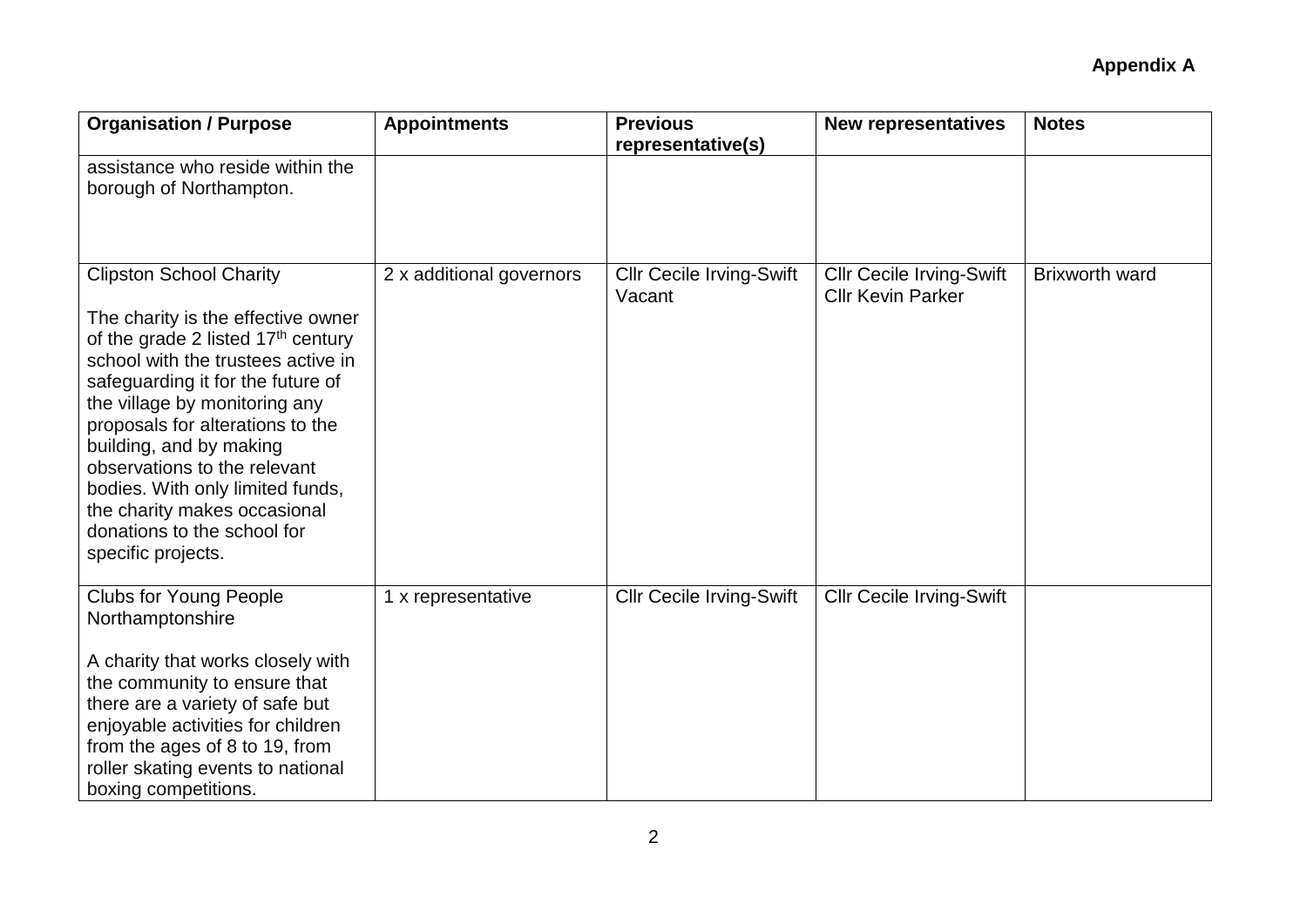| <b>Organisation / Purpose</b>                                                                                                                                                                                                                                                                                          | <b>Appointments</b>                                                                                | <b>Previous</b>                      | <b>New representatives</b>                             | <b>Notes</b>                                                                                                                                                                                                                                 |
|------------------------------------------------------------------------------------------------------------------------------------------------------------------------------------------------------------------------------------------------------------------------------------------------------------------------|----------------------------------------------------------------------------------------------------|--------------------------------------|--------------------------------------------------------|----------------------------------------------------------------------------------------------------------------------------------------------------------------------------------------------------------------------------------------------|
| <b>Edmund Arnold's Charity</b><br>Income shall be applied for the<br>benefit of deserving and<br>necessitous persons resident in<br>the parishes of Nether Heyford,<br><b>Stony Stratford and St Giles</b><br>Northampton by way of grants to<br>the individual or to organisations<br>for various specified purposes. | 1 x representative<br>trustee, appointed by<br><b>NCC</b>                                          | representative(s)<br>Cllr Adam Brown | Cllr Karen Cooper                                      | Appointment made<br>by the local<br>authority as<br>successor body to<br>HM Justices of the<br>Peace for the<br>county of<br>Northampton in<br><b>Quarter Sessions</b>                                                                       |
| Environment Agency: Anglian<br>Great Ouse Regional Flood and<br><b>Coastal Committee</b>                                                                                                                                                                                                                               | 1 x representative, to hold<br>a voting position every<br>third year                               |                                      | <b>Cllr Pinder Chauhan</b>                             | There is 1 shared<br>voting place<br>between<br>Buckinghamshire,<br>Milton Keynes and<br>West<br>Northamptonshire<br>Councils. WNC will<br>appoint the voting<br>member in 2022/23.<br>It can send a<br>member as an<br>observer in 2021/22. |
| <b>Environment Agency: Anglian</b><br>Northern Regional Flood and<br><b>Coastal Committee</b>                                                                                                                                                                                                                          | 1 x representative<br>1 x representative to be<br>shared with North<br>Northamptonshire<br>Council |                                      | <b>Cllr Pinder Chauhan</b><br><b>Cllr Phil Larratt</b> | <b>WNC and NNC</b><br>each have 1 voting<br>place and there is a<br>second voting place                                                                                                                                                      |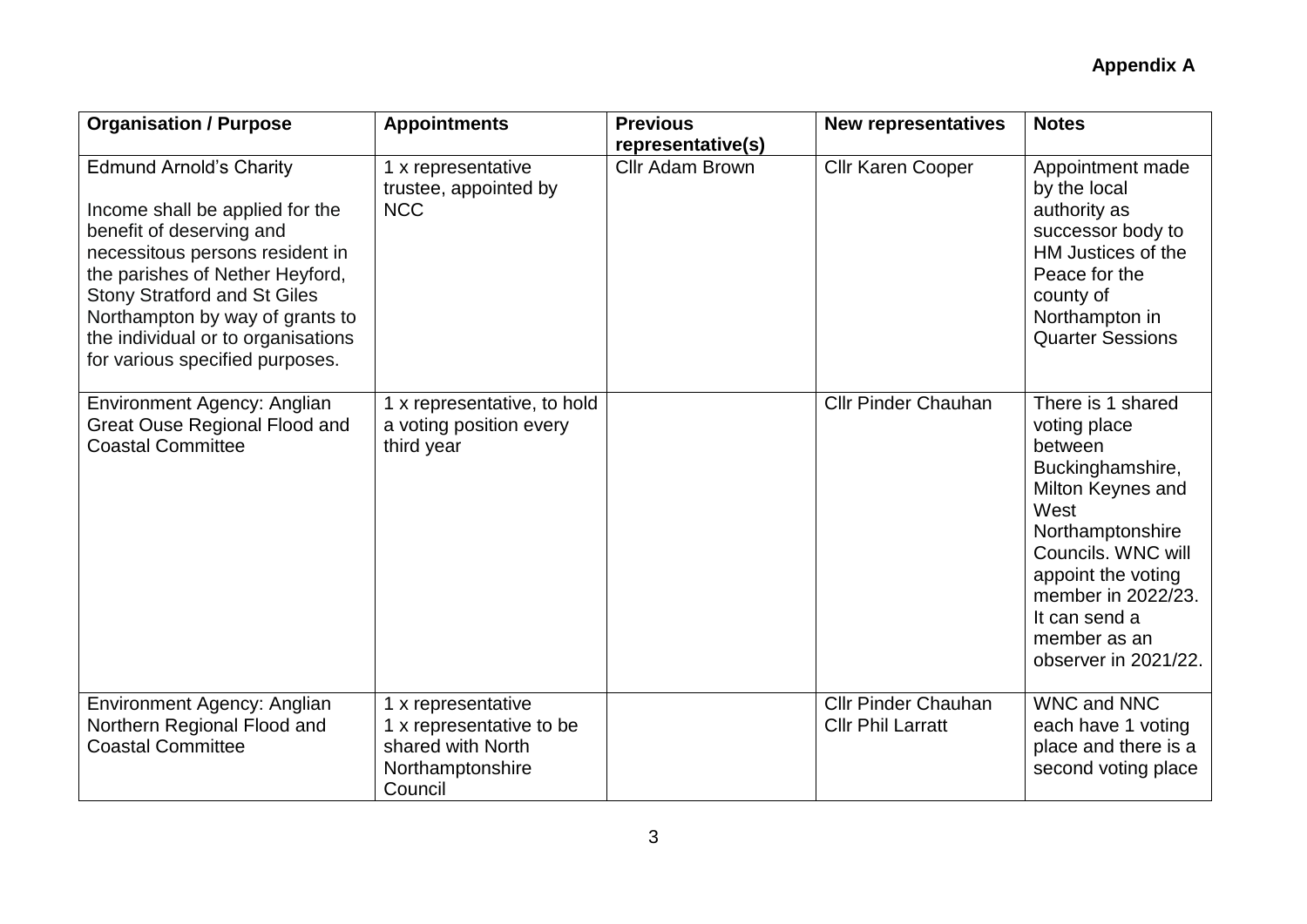| <b>Organisation / Purpose</b>                                                                                                                                                                                                                                  | <b>Appointments</b>                                                  | <b>Previous</b>                 | <b>New representatives</b> | <b>Notes</b>                                                                                                  |
|----------------------------------------------------------------------------------------------------------------------------------------------------------------------------------------------------------------------------------------------------------------|----------------------------------------------------------------------|---------------------------------|----------------------------|---------------------------------------------------------------------------------------------------------------|
|                                                                                                                                                                                                                                                                |                                                                      | representative(s)               |                            | shared between the<br>two authorities.<br>A decision on the<br>sharing<br>arrangement has<br>yet to be taken. |
| Harpole Charitable Trust<br>To benefit the residents of<br>Harpole Northamptonshire and<br>the surrounding area to relieve<br>the needs of those who are poor<br>or otherwise in need and to<br>advance education especially for<br>children and young people. | 1 x representative,<br>appointed by the local<br>education authority | <b>Cllr Pinder Chauhan</b>      | Cllr Adam Brown            | Bugbrooke ward                                                                                                |
| <b>Richard Capell's Educational</b><br>Foundation<br>Small grants for educational<br>activities in Flore village only                                                                                                                                          | 1 x trustee                                                          | <b>Cllr Steve Osborne</b>       | <b>Cllr Dan Lister</b>     | Long Buckby ward                                                                                              |
| <b>Scaldwell School Charity</b><br>Providing grants to individuals<br>and organisations in Scaldwell<br>Northamptonshire for educational<br>purposes.                                                                                                          | 1 x trustee                                                          | <b>Cllr Cecile Irving-Swift</b> | <b>Cllr Kevin Parker</b>   | <b>Brixworth ward</b>                                                                                         |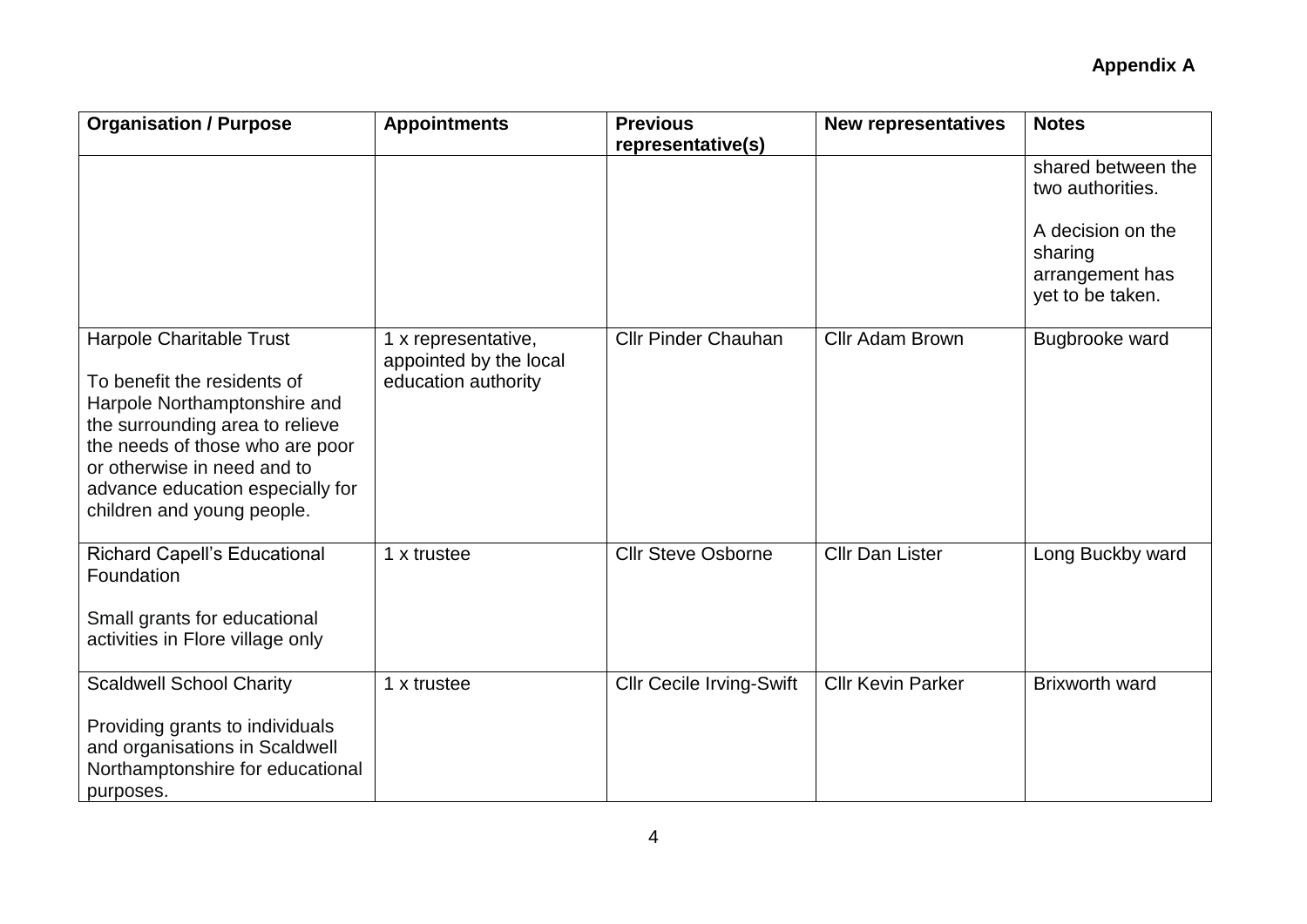| <b>Organisation / Purpose</b>                                                                                                                                                                                                                                          | <b>Appointments</b>                                   | <b>Previous</b><br>representative(s)                         | <b>New representatives</b>                                   | <b>Notes</b>                                                                                                                                                                                                           |
|------------------------------------------------------------------------------------------------------------------------------------------------------------------------------------------------------------------------------------------------------------------------|-------------------------------------------------------|--------------------------------------------------------------|--------------------------------------------------------------|------------------------------------------------------------------------------------------------------------------------------------------------------------------------------------------------------------------------|
| <b>Silverstone Estates Ltd</b>                                                                                                                                                                                                                                         | 1 x non-executive director<br>- Leader of the Council | <b>Cllr Matthew Golby</b>                                    | <b>Cllr Jonathan Nunn</b>                                    | Representation was<br>linked to the loan<br>agreed by NCC in<br>2010                                                                                                                                                   |
| <b>Stoke Bruerne Canal Partnership</b><br>To co-ordinate the interests of its<br>members as required, working<br>towards achieving the<br>enhancement of the Canal<br>Corridor in Stoke Bruerne.                                                                       | 1 x representative, for<br>information only           | Cllr Adil Sadygov                                            | <b>Cllr Louisa Fowler</b>                                    | Towcester and<br>Roade ward                                                                                                                                                                                            |
| <b>Everdon Activities Centre</b><br>Residential field studies centre for<br>5-11 year olds, offering<br>environmental studies activities.                                                                                                                              | 2 x representatives, to<br>reflect major parties      | Cllr Amy Howard<br>Vacant                                    | <b>CIIr David James</b><br>Cllr Lauryn Harrington-<br>Carter |                                                                                                                                                                                                                        |
| The Hervey and Elizabeth Ekins<br>Charity<br>To promote education in<br>accordance with the doctrines of<br>the Church of England of young<br>persons residing in the area of<br>benefit, that is the borough of<br>Northampton and the parish of<br>Great Doddington. | $1 - 2x$ nominative<br>trustees                       | Cllr Stephen Legg<br>(NCC)<br><b>Cllr Phil Larratt (NBC)</b> | <b>Cllr Andy Kilbride</b><br><b>Cllr Stephen Hibbert</b>     | The Charity's<br>constitution<br>specifies 1<br>appointee by NCC<br>as the local<br>education authority<br>and 1 by NBC who<br>resides in, or<br>represents, an area<br>of benefit.<br>Appointees do not<br>need to be |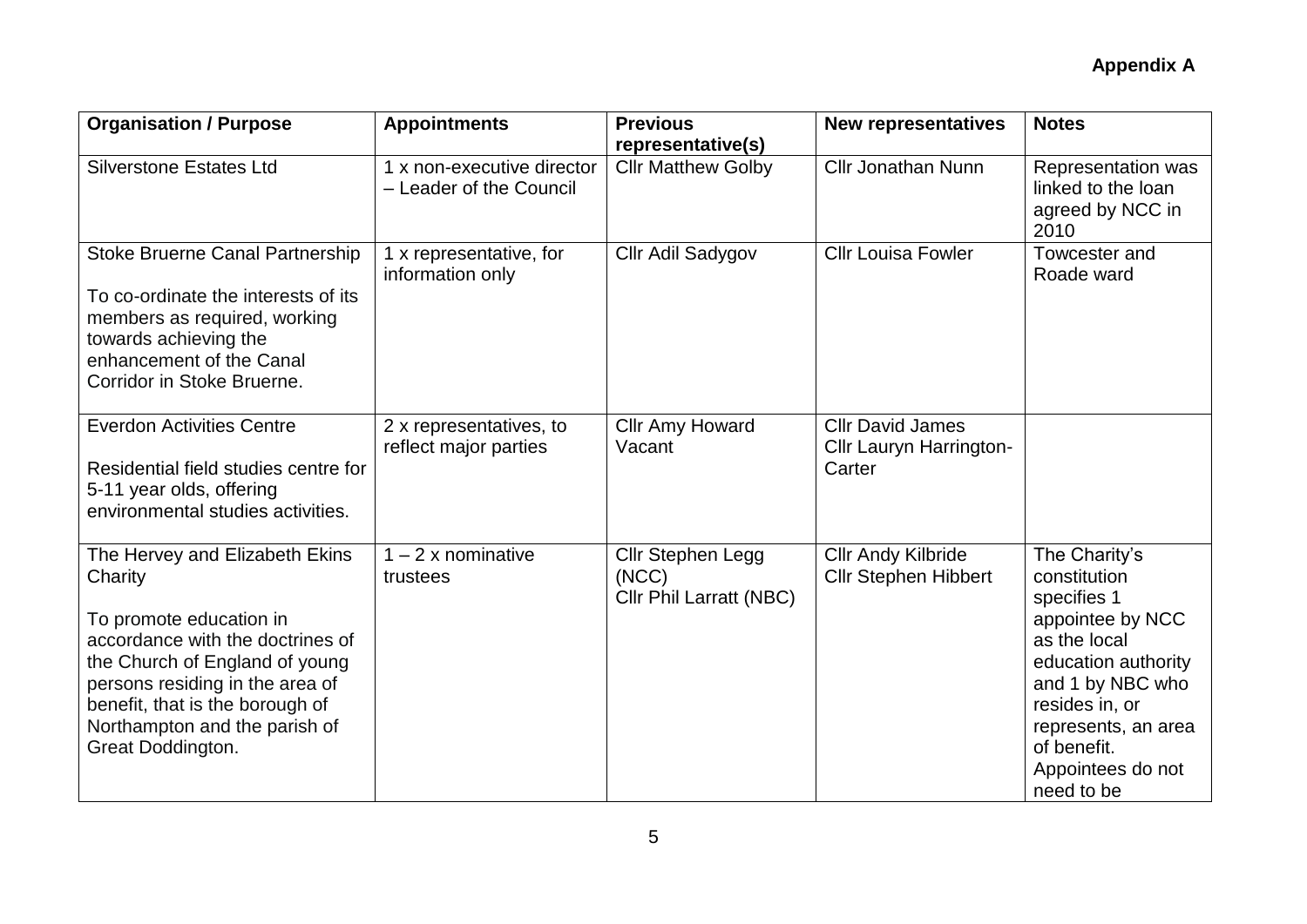| <b>Organisation / Purpose</b>                                                                                                                                                                                                                                                             | <b>Appointments</b> | <b>Previous</b><br>representative(s) | <b>New representatives</b>  | <b>Notes</b>                                                                                         |
|-------------------------------------------------------------------------------------------------------------------------------------------------------------------------------------------------------------------------------------------------------------------------------------------|---------------------|--------------------------------------|-----------------------------|------------------------------------------------------------------------------------------------------|
|                                                                                                                                                                                                                                                                                           |                     |                                      |                             | members of the<br>appointing council.<br>The Charity is<br>content to have 1 or<br>2 WNC appointees. |
| <b>Thomas Roe Foundation</b><br>The charity provides financial<br>assistance for educational<br>purposes to young persons under<br>the age of 25 who reside within<br>the parishes of Brixworth and<br>Scaldwell. It also provides<br>financial assistance to the school<br>in this area. | 1 x representative  | <b>Cllr Cecile Irving-Swift</b>      | <b>Cllr Kevin Parker</b>    | <b>Brixworth ward</b>                                                                                |
| <b>Welford Educational Trust</b><br>To promote education (including<br>social and physical training) of<br>persons under the age of 25<br>years who are resident in the<br>Ancient Parish of Welford and<br>who are in need of financial<br>assistance.                                   | 1 x representative  | <b>Cllr Cecile Irving-Swift</b>      | <b>Cllr Jonathan Harris</b> | <b>Brixworth ward</b>                                                                                |
| Northamptonshire Music &<br><b>Performing Arts Trust</b>                                                                                                                                                                                                                                  | 1 x representative  | <b>Cllr Dudley Hughes</b>            | <b>Cllr Alison Eastwood</b> |                                                                                                      |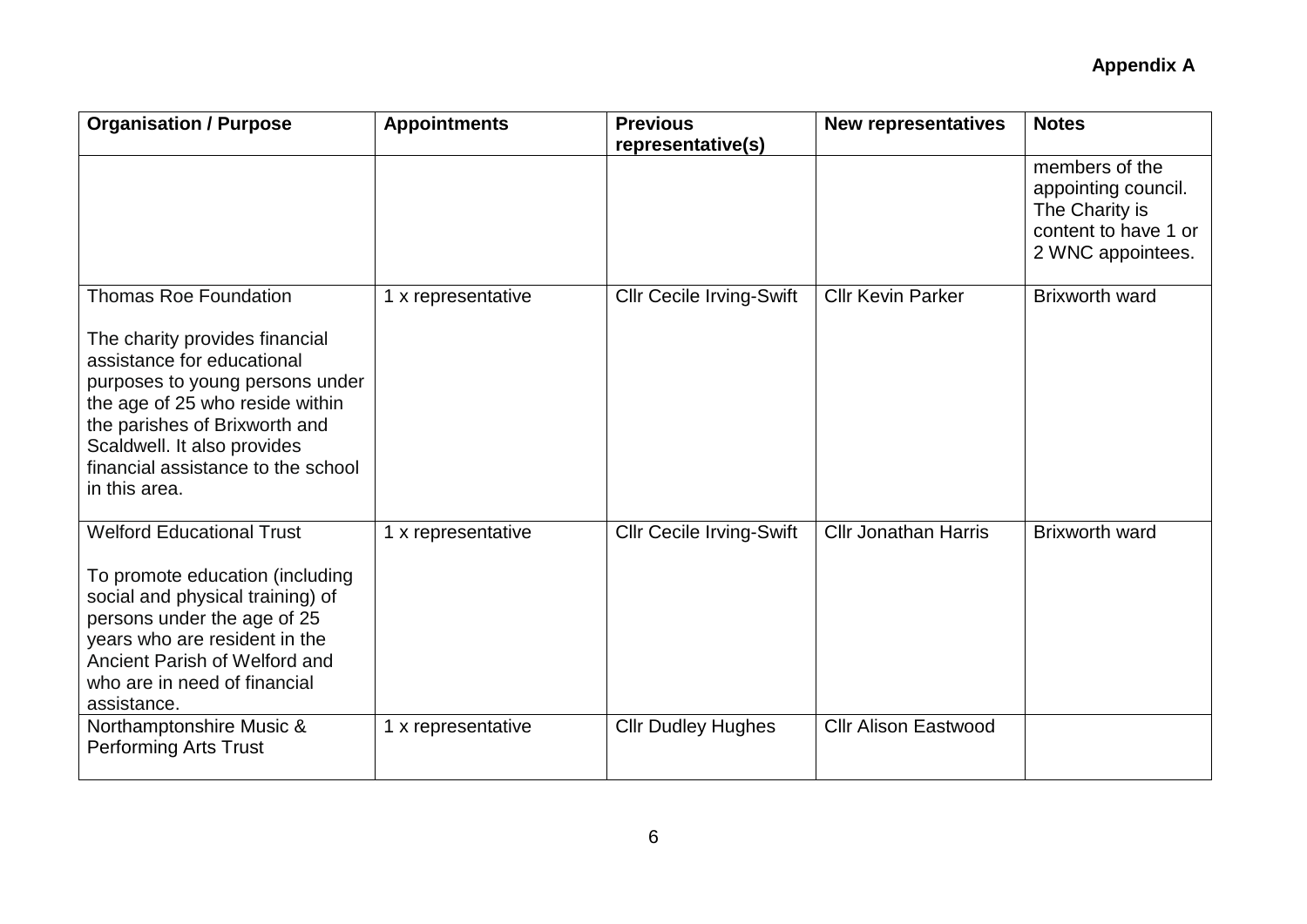| <b>Organisation / Purpose</b>                                                                       | <b>Appointments</b> | <b>Previous</b><br>representative(s)                                                                                       | <b>New representatives</b>                                                        | <b>Notes</b>                                                                                                                                                                                         |
|-----------------------------------------------------------------------------------------------------|---------------------|----------------------------------------------------------------------------------------------------------------------------|-----------------------------------------------------------------------------------|------------------------------------------------------------------------------------------------------------------------------------------------------------------------------------------------------|
| To provide the young people of<br>Northamptonshire with music and<br>performing arts opportunities. |                     |                                                                                                                            |                                                                                   |                                                                                                                                                                                                      |
| Northamptonshire Records Office<br>- Technical and Advisory Panel                                   | 2 x representatives | <b>Cllr Andre Gonzalez</b><br>de Savage<br><b>Cllr Martin Griffiths</b>                                                    | <b>Cllr Andre Gonzalez</b><br>de Savage<br><b>Cllr Stephen Hibbert</b>            |                                                                                                                                                                                                      |
| Northampton Theatres Trust Ltd<br><b>Board</b>                                                      | 3 x representatives | <b>Cllr Matthew Golby</b><br>(NCC)<br><b>Cllr Brandon Eldred</b><br>(NEC)<br><b>Cllr Danielle Stone</b><br>(NEC)           | <b>Cllr Adam Brown</b><br>Cllr Jamal Alwahabi                                     | Following the<br>reorganisation of<br>local government in<br>Northamptonshire<br>the Trust has<br>requested two<br>members be<br>appointed,<br>representing the<br>administration and<br>opposition. |
| Northamptonshire Action with<br><b>Communities in Rural England</b>                                 | 3 x representatives | <b>Cllr Catherine Lomax</b><br>(DDC)<br><b>Cllr Fabienne Fraser-</b><br>Allen (DDC)<br><b>Cllr Malcolm Waters</b><br>(NCC) | <b>Cllr David James</b><br><b>Cllr Peter Matten</b><br><b>Cllr Rosie Humfreys</b> | 2 x Conservative/1 x<br><b>Liberal Democrat</b><br>NACRE has been<br>contacted<br>concerning their<br>expectations about<br>the number of<br>representatives in<br>future.                           |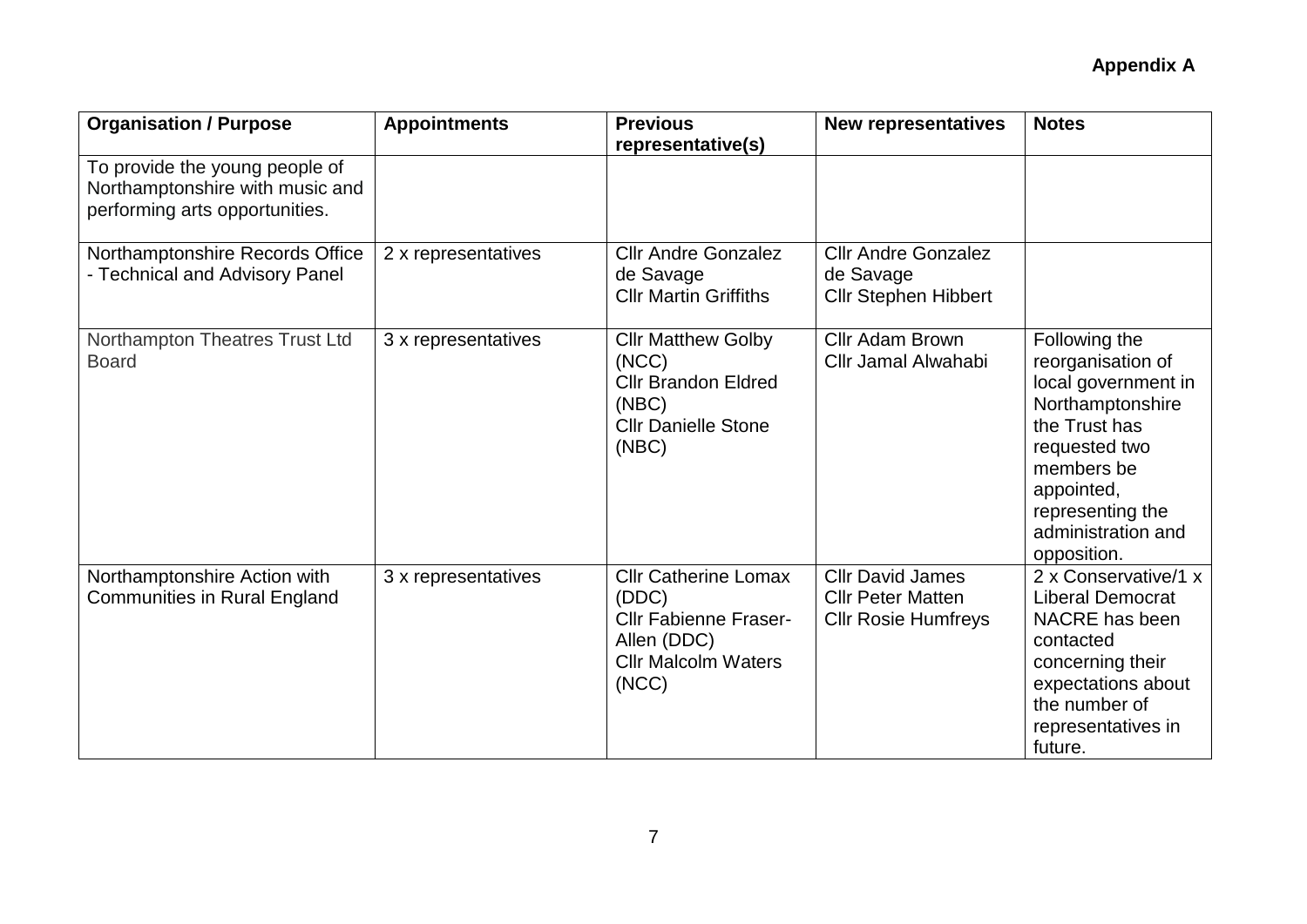# **Previously appointed by DDC**

| <b>Organisation / Purpose</b>                                                                                                                                                                                                                                                                        | <b>Appointments</b> | <b>Previous</b><br>representative(s)                     |                                                         | <b>Notes</b>                               |
|------------------------------------------------------------------------------------------------------------------------------------------------------------------------------------------------------------------------------------------------------------------------------------------------------|---------------------|----------------------------------------------------------|---------------------------------------------------------|--------------------------------------------|
| A5 Joint Member Transport<br>Group<br>To raise awareness of the<br>economic role of the A5 and<br>support a co-ordinated approach<br>to future development.                                                                                                                                          | 2 x representatives | <b>Cllr Alan Chantler</b><br><b>Cllr Catherine Lomax</b> | <b>Cllr Alan Chantler</b><br><b>Cllr Rosie Humfreys</b> | 1 x Conservative / 1<br>x Liberal Democrat |
| Citizens Advice Daventry &<br><b>District</b>                                                                                                                                                                                                                                                        | 1 x representative  | <b>Cllr Peter Matten</b>                                 | <b>Cllr Peter Matten</b>                                |                                            |
| <b>Daventry Community Association</b><br>To benefit the residents of<br>Daventry and the neighbourhood<br>with the provision of a community<br>centre for voluntary and other<br>organisations to advance<br>education, and provide for social<br>welfare and recreation leisure<br>time activities. | 1 x trustee         | <b>Cllr Mark Wesley</b>                                  | <b>Cllr Terry Gifford</b>                               | Located in Daventry<br>West ward           |
| <b>Daventry Consolidated Charity</b><br>To relieve either generally or<br>individually persons resident in<br>the Daventry & district area who                                                                                                                                                       | 2 x trustees        | Cllr Deanna Eddon<br><b>Cllr Catherine Lomax</b>         | Cllr Colin Morgan<br><b>Cllr Rosie Humfreys</b>         | 1 x Conservative / 1<br>x Liberal Democrat |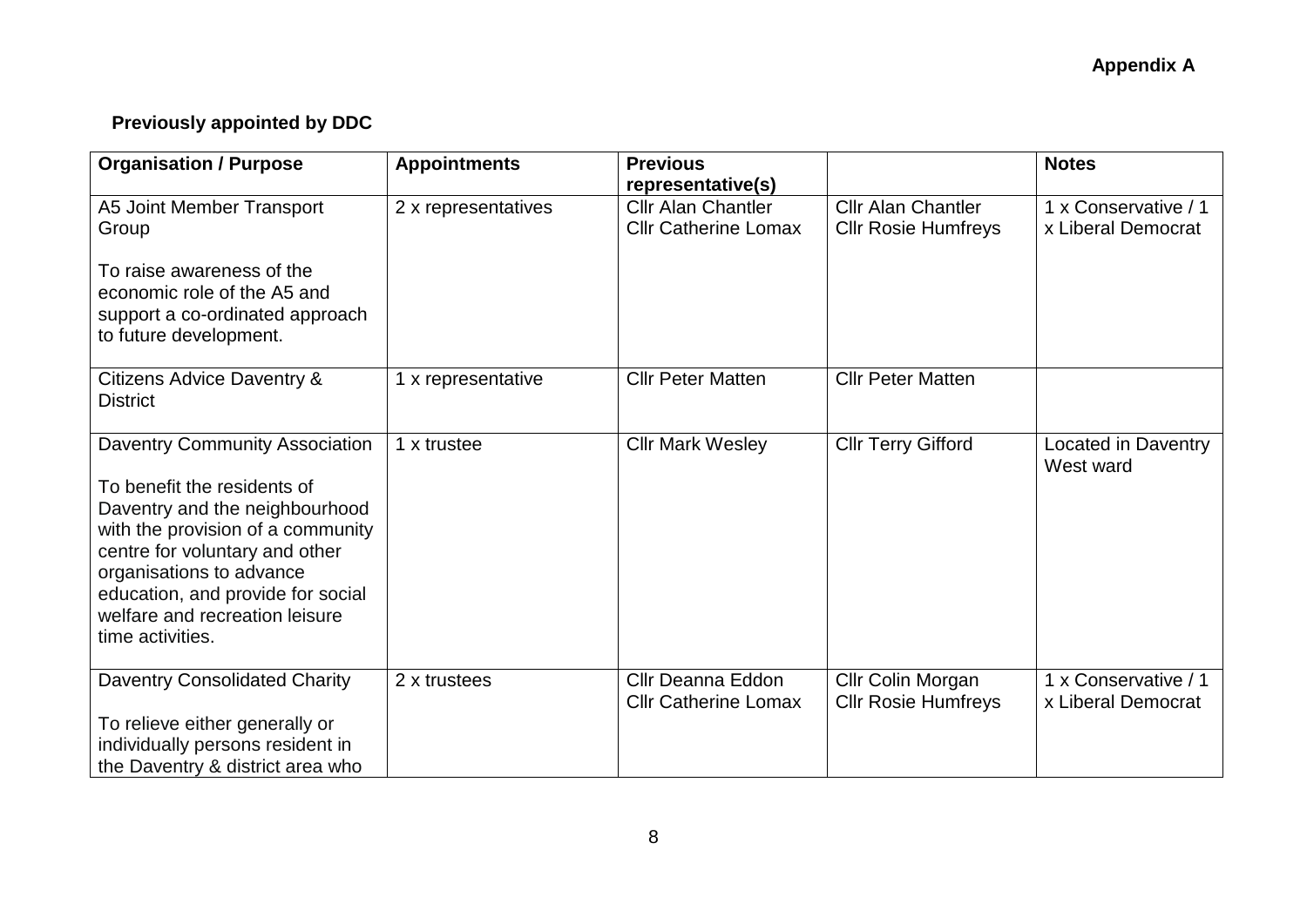| <b>Appointments</b> | <b>Previous</b>                                                                                                                             |                                                                                                                                        | <b>Notes</b>                                               |
|---------------------|---------------------------------------------------------------------------------------------------------------------------------------------|----------------------------------------------------------------------------------------------------------------------------------------|------------------------------------------------------------|
|                     |                                                                                                                                             |                                                                                                                                        |                                                            |
| 1 x director        | Cllr Jo Gilford                                                                                                                             | Cllr Jo Gilford                                                                                                                        | Previous DDC<br>appointee was the<br>portfolio holder      |
| 5 x representatives | <b>Cllr Wayne Howard</b><br><b>Cllr Deanna Eddon</b><br><b>CIIr David Smith</b><br><b>Cllr Catherine Lomax</b><br><b>Cllr Wendy Randall</b> | Cllr Colin Morgan<br><b>Cllr David Smith</b><br><b>Cllr Charles Morton</b><br><b>Cllr Wendy Randall</b><br><b>Cllr Jonathan Harris</b> | 3 x Conservative / 1<br>x Liberal Democrat /<br>1 x Labour |
| 1 x representative  | <b>Cllr Alan Hills</b>                                                                                                                      | <b>Cllr David Smith</b>                                                                                                                |                                                            |
| 3 x representatives | Cllr Jo Gilford<br>Cllr Colin Morgan<br><b>Cllr Richard</b><br>Micklewright                                                                 | <b>Cllr Adam Brown</b><br>Cllr Colin Morgan<br><b>Cllr Stephen Hibbert</b>                                                             |                                                            |
| 1 x representative  | <b>Cllr Daniel Cribbin</b>                                                                                                                  | <b>Cllr Daniel Cribbin</b>                                                                                                             |                                                            |
|                     |                                                                                                                                             | representative(s)                                                                                                                      |                                                            |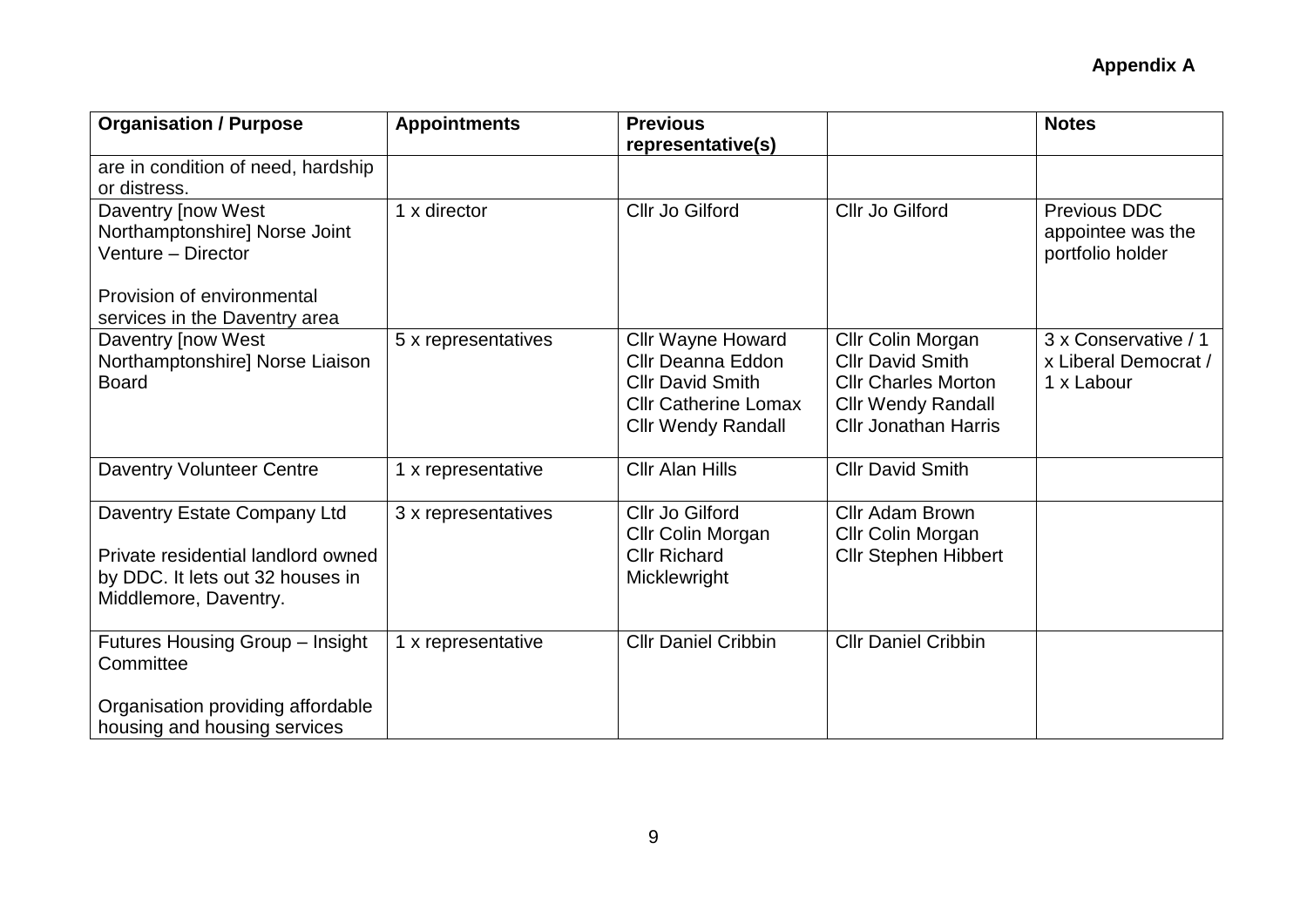# **Previously appointed by SNC**

| <b>Organisation / Purpose</b>                                                                                                                                                   | <b>Appointments</b> | <b>Previous</b><br>representative(s) |                            | <b>Notes</b> |
|---------------------------------------------------------------------------------------------------------------------------------------------------------------------------------|---------------------|--------------------------------------|----------------------------|--------------|
| Citizens Advice Bureau North<br>Oxon & South Northants                                                                                                                          | 1 x representative  | <b>Cllr Fiona Baker</b>              | <b>Cllr Fiona Baker</b>    |              |
| Local Action Group - Aylesbury<br>Vale, Rural Milton Keynes and<br>South Northamptonshire<br><b>LEADER</b><br>Programme                                                         | 1 x representative  | <b>Cllr Stephen Clarke</b>           | <b>Cllr Stephen Clarke</b> |              |
| Support for enhancing farm<br>productivity; rural SMEs and farm<br>diversification; rural tourism;<br>provision of rural services; and<br>increasing forest productivity.       |                     |                                      |                            |              |
| South Northamptonshire Leisure<br>Trust                                                                                                                                         | 1 x representative  | <b>Cllr Roger Clarke</b>             | Cllr Greg Lunn             |              |
| The Trust advises on facilities<br>and grant applications, makes<br>grants to sporting organisations<br>and acts to further sports and<br>leisure in South<br>Northamptonshire. |                     |                                      |                            |              |
| South Northants Volunteer<br><b>Bureau</b>                                                                                                                                      | 1 x representative  | <b>Cllr Rosie Herring</b>            | <b>Cllr Rosie Herring</b>  |              |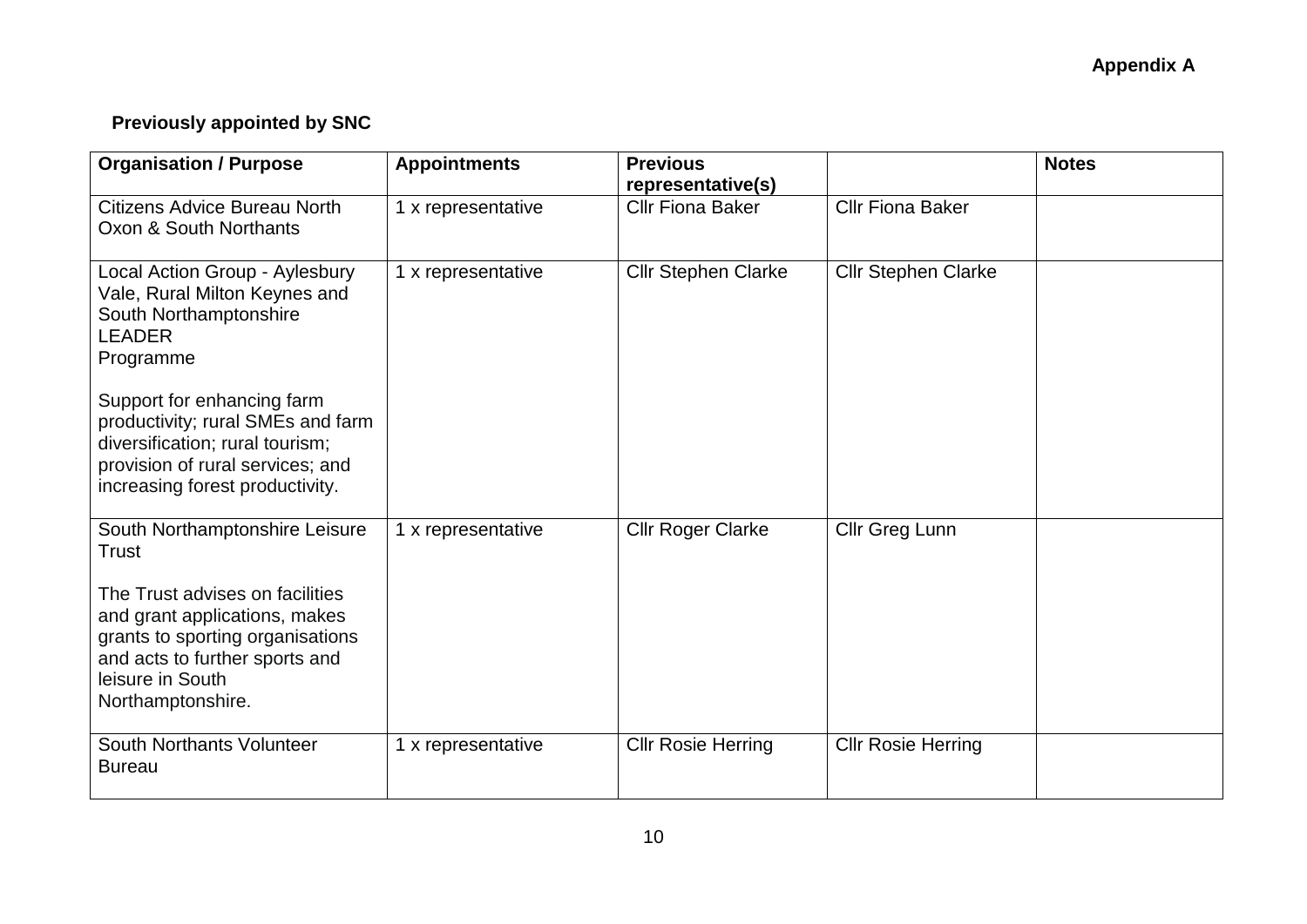# **Previously appointed by NBC**

| <b>Organisation / Purpose</b>                                                                                                                                                                                     | <b>Appointments</b> | <b>Previous</b><br>representative(s)                                                                  |                                                                                          | <b>Notes</b>                                                       |
|-------------------------------------------------------------------------------------------------------------------------------------------------------------------------------------------------------------------|---------------------|-------------------------------------------------------------------------------------------------------|------------------------------------------------------------------------------------------|--------------------------------------------------------------------|
| <b>Brackmills Industrial Estate</b><br><b>Business Improvement District</b><br><b>Board</b>                                                                                                                       | 1 x director        | <b>Cllr James Hill</b>                                                                                | Cllr James Hill                                                                          |                                                                    |
| Citizens Advice Bureau<br><b>Management Committee</b>                                                                                                                                                             | 2 x representatives | <b>Cllr Phil Larratt</b><br><b>Cllr Stephen Hibbert</b>                                               | Cllr Anna King<br><b>Cllr Stephen Hibbert</b>                                            |                                                                    |
| <b>Delapre Abbey Preservation</b><br><b>Trust</b>                                                                                                                                                                 | 1 x trustee         | <b>Cllr Tim Hadland</b>                                                                               | Cllr Adam Brown                                                                          |                                                                    |
| 78 Derngate Trust                                                                                                                                                                                                 | 1 x trustee         | <b>Cllr Brandon Eldred</b>                                                                            | <b>Cllr Alison Eastwood</b>                                                              |                                                                    |
| Kingsthorpe Manor and Town<br>Charity<br>Income is applied for the general<br>benefit of the inhabitants of the<br>Ecclesiastical Parishes of St.<br>John the Baptist and St. David,<br>Kingsthorpe, Northampton. | 2 x trustees        | <b>Cllr Phil Larratt</b><br><b>Cllr Brian Sargeant</b>                                                | <b>Cllr Cheryl Hawes</b><br><b>Cllr Mike O'Connor</b><br>(Kingsthorpe Parish<br>Council) |                                                                    |
| Museum of Leathercraft (National<br>Leather Collection)                                                                                                                                                           | 3 x representatives | <b>Cllr Penny Flavell</b><br><b>Cllr Arthur</b><br><b>McCutcheon</b><br><b>Cllr Sally Beardsworth</b> | <b>Cllr Penny Flavell</b><br><b>Cllr Bob Purser</b><br><b>Cllr Sally Beardsworth</b>     | 1 x Conservative / 1<br>x Labour $/1 x$<br><b>Liberal Democrat</b> |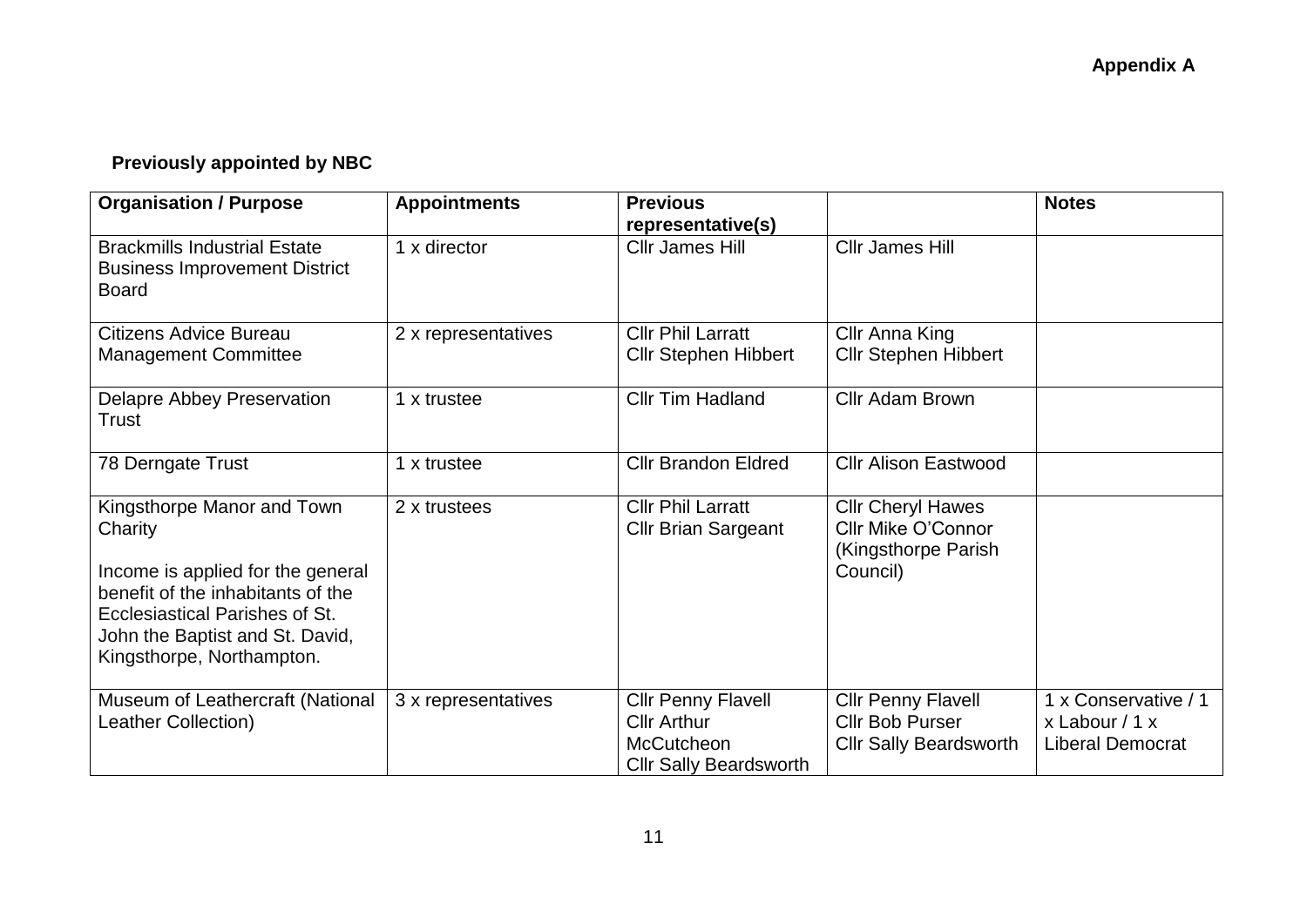| <b>Organisation / Purpose</b>                                                                                                                                              | <b>Appointments</b> | <b>Previous</b>                                         |                                                           | <b>Notes</b>                     |
|----------------------------------------------------------------------------------------------------------------------------------------------------------------------------|---------------------|---------------------------------------------------------|-----------------------------------------------------------|----------------------------------|
|                                                                                                                                                                            |                     | representative(s)                                       |                                                           |                                  |
| Northampton Community Safety<br>Partnership<br>The CSP brings together a range<br>of partners engaged in activities<br>which contribute towards making                     | 2 x representatives | Cllr Anna King<br><b>Cllr Phil Larratt</b>              | Cllr Anna King<br><b>Cllr André Gonzalez</b><br>de Savage |                                  |
| Northampton a safe place in<br>which to live, work and visit.                                                                                                              |                     |                                                         |                                                           |                                  |
| Northampton Hope Centre<br>Hope is a progressive anti-<br>poverty charity that works to<br>improve the lives of anyone<br>affected by poverty and<br>exclusion.            | 1 x trustee         | <b>Cllr Jonathan Nunn</b>                               | <b>Cllr Jonathan Nunn</b>                                 |                                  |
| Northampton Leisure Trust Board<br>Organisation operating leisure<br>facilities in the Northampton area.                                                                   | 2 x trustees        | Cllr Anna King<br><b>Cllr Zoe Smith</b>                 | Cllr Greg Lunn<br><b>Cllr Harry Barrett</b>               | 1 x Conservative / 1<br>x Labour |
| Northampton Municipal Church<br>Charity<br>The Charity runs an almshouse in<br>Northampton and also makes<br>grants to individuals in need,<br>resident in the Northampton | 2 x trustees        | <b>Cllr Penny Flavell</b><br><b>Cllr Brian Sergeant</b> | <b>Cllr Penny Flavell</b><br><b>Cllr Brian Sergeant</b>   |                                  |